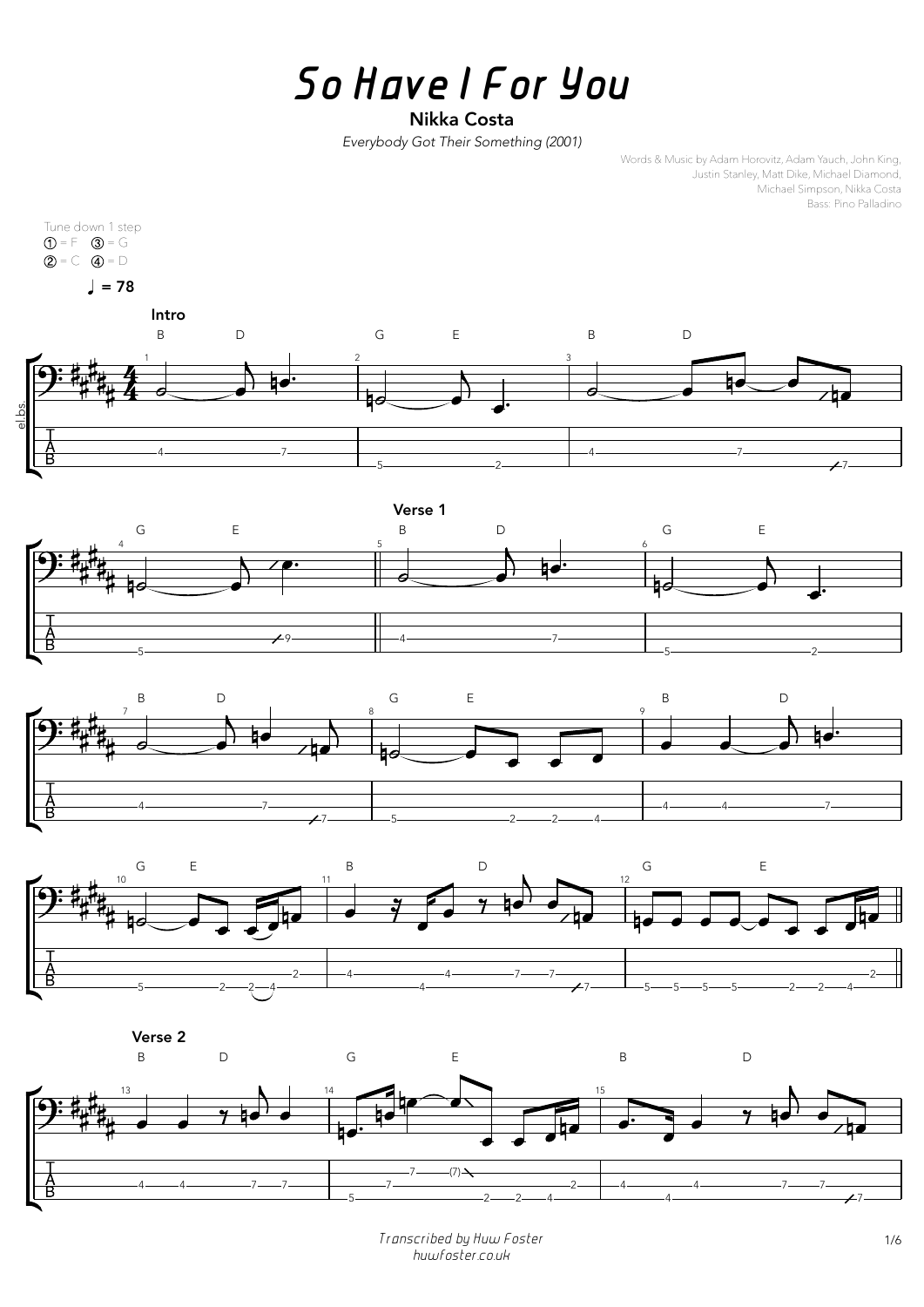









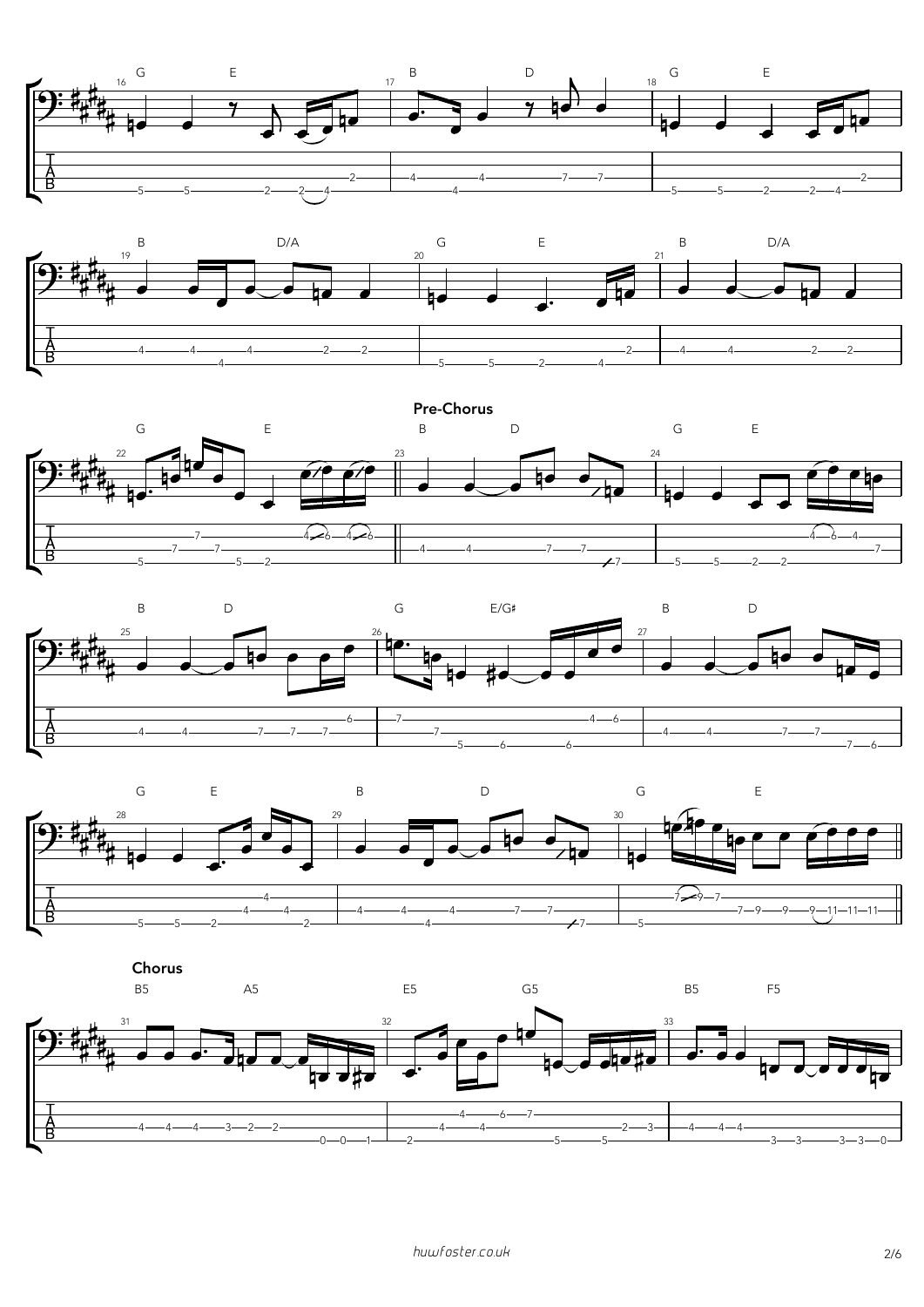









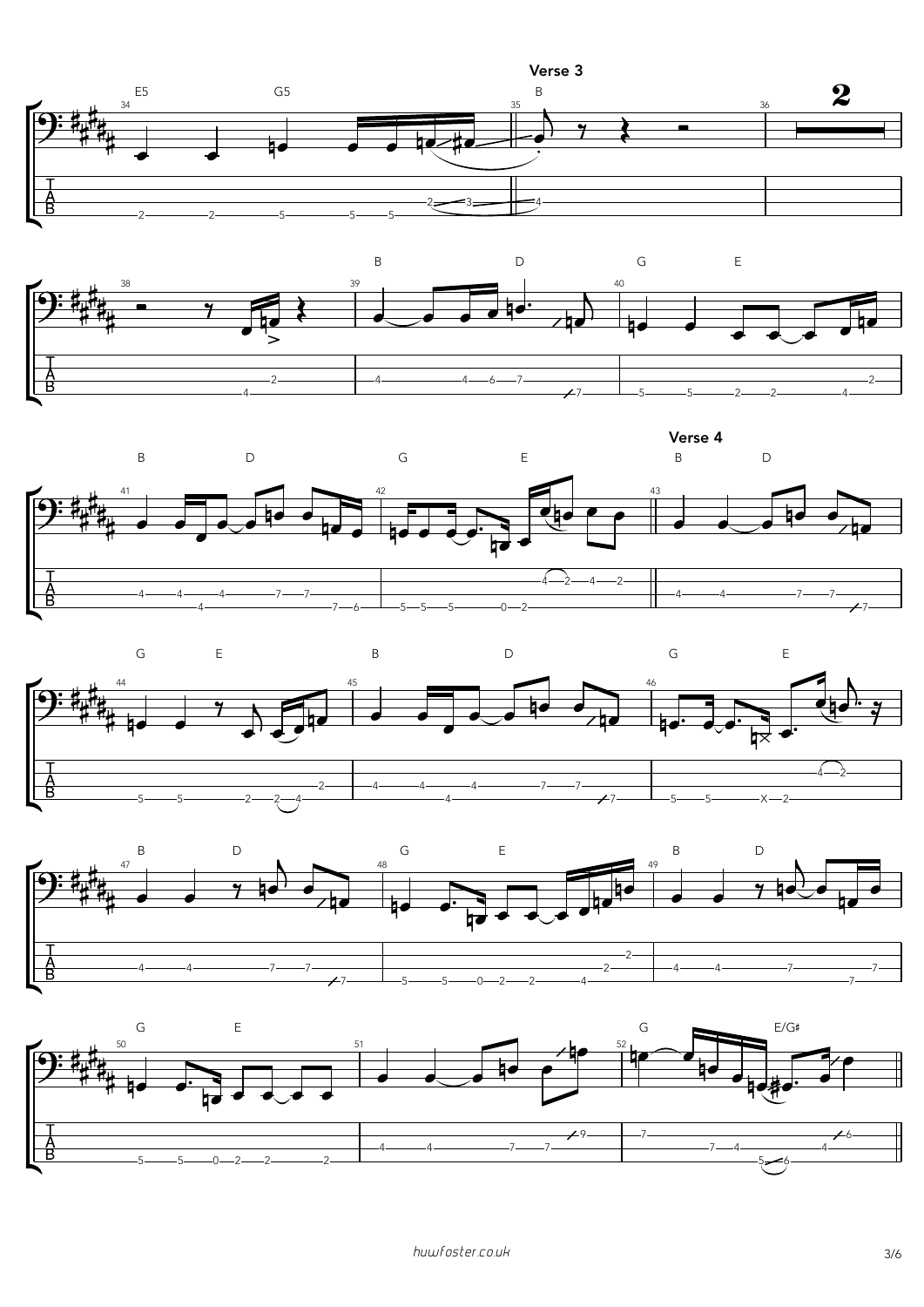











Bridge



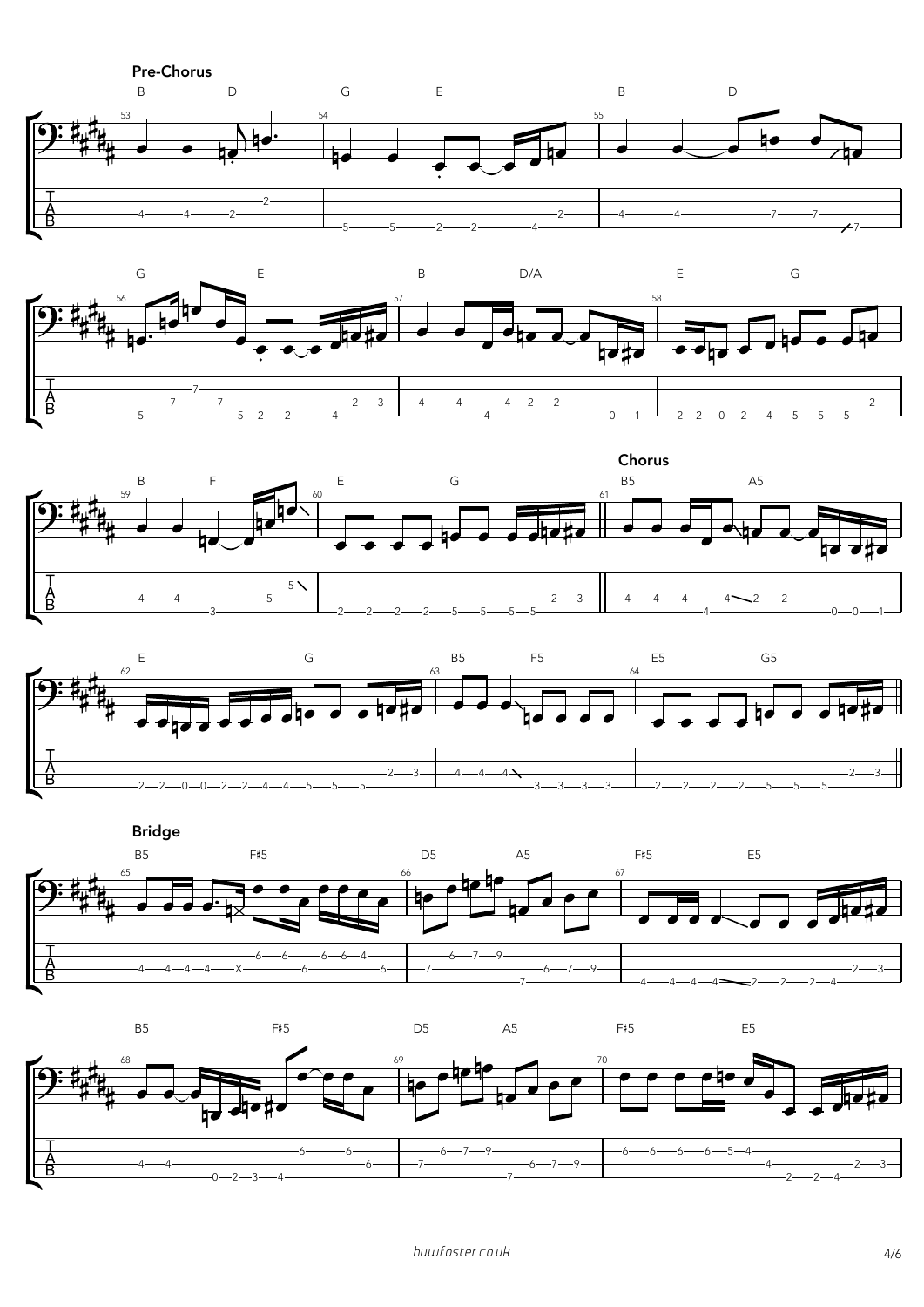